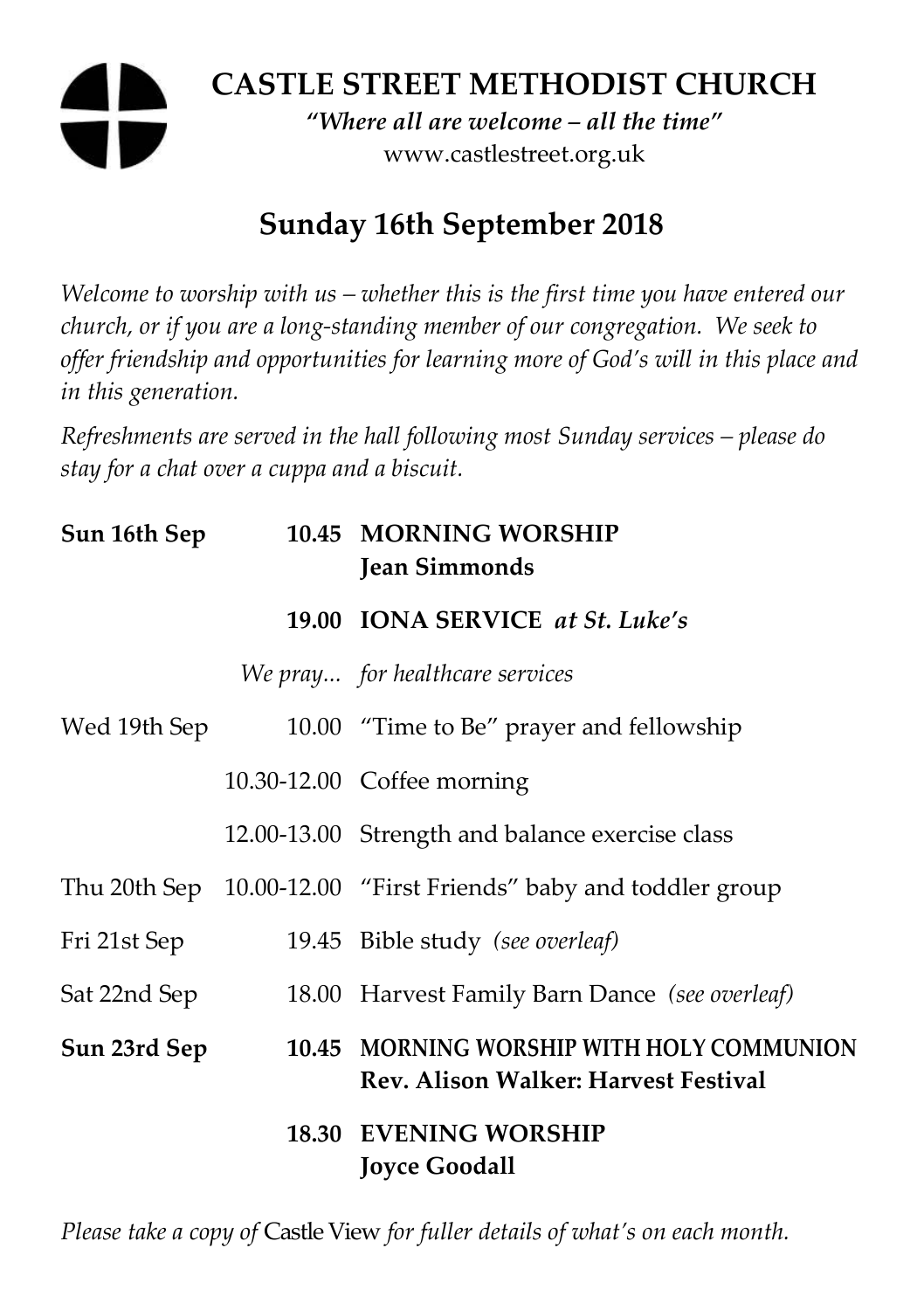#### **Bible readings for this morning's service**

Genesis 45: 1-13 *(page 40)* Matthew 19: 16-24 *(page 20)*

+⊹+⊹+⊹+⊹+

#### **Harvest Festival**

Next weekend we celebrate our Harvest Festival, and this year we're going to learn more about the End Hunger UK campaign during the morning service. There was something about this on the notice sheets for the last three Sundays of July (available to download from the church website), including how to sign the petition. We ask for donations of nonperishable food for the Cambridge Foodbank.

On Saturday evening (22nd), starting at 6pm, Joyce Goodall has kindly agreed to run another family barn dance for us. There will be a simple supper (probably jacket potatoes with fillings). Tickets are available from Denise – we suggest a minimum donation of £5 per person (to be paid on the night), with the proceeds being split between the Cambridge Foodbank and the Cherry Homes Trust. If you plan to come along, please get a ticket (or let Denise know) so we know numbers for catering purposes.

#### +\*\*\*\*\*\*\*

## **Friday evening Bible study**

The September *Castle View* contains an article written by Alison outlining plans for our fellowship and study groups over the coming year. The first of these is to be a four-session Bible study on the book of Jonah, using the Methodist Church *Bible Month* magazine. It is taking place on Friday evenings at 7.45pm (according to the posters) at church, and this coming Friday will be its second session. Table Talk, which restarts on Wednesday 3rd October, will include the same Bible study.

#### +\*+\*\*\*\*\*

## **Welcome (back) initiatives**

*Castle View* contains a piece outlining some "Sausage Sizzles" that we're organising to allow those who pass by our premises – including new and returning students – to meet us and find out more. They're taking place on Saturday 29th and Sunday 30th September (the weekend Cambridge University term starts – two weeks' time) and Sunday 7th October. Do read the article and think about how you can help...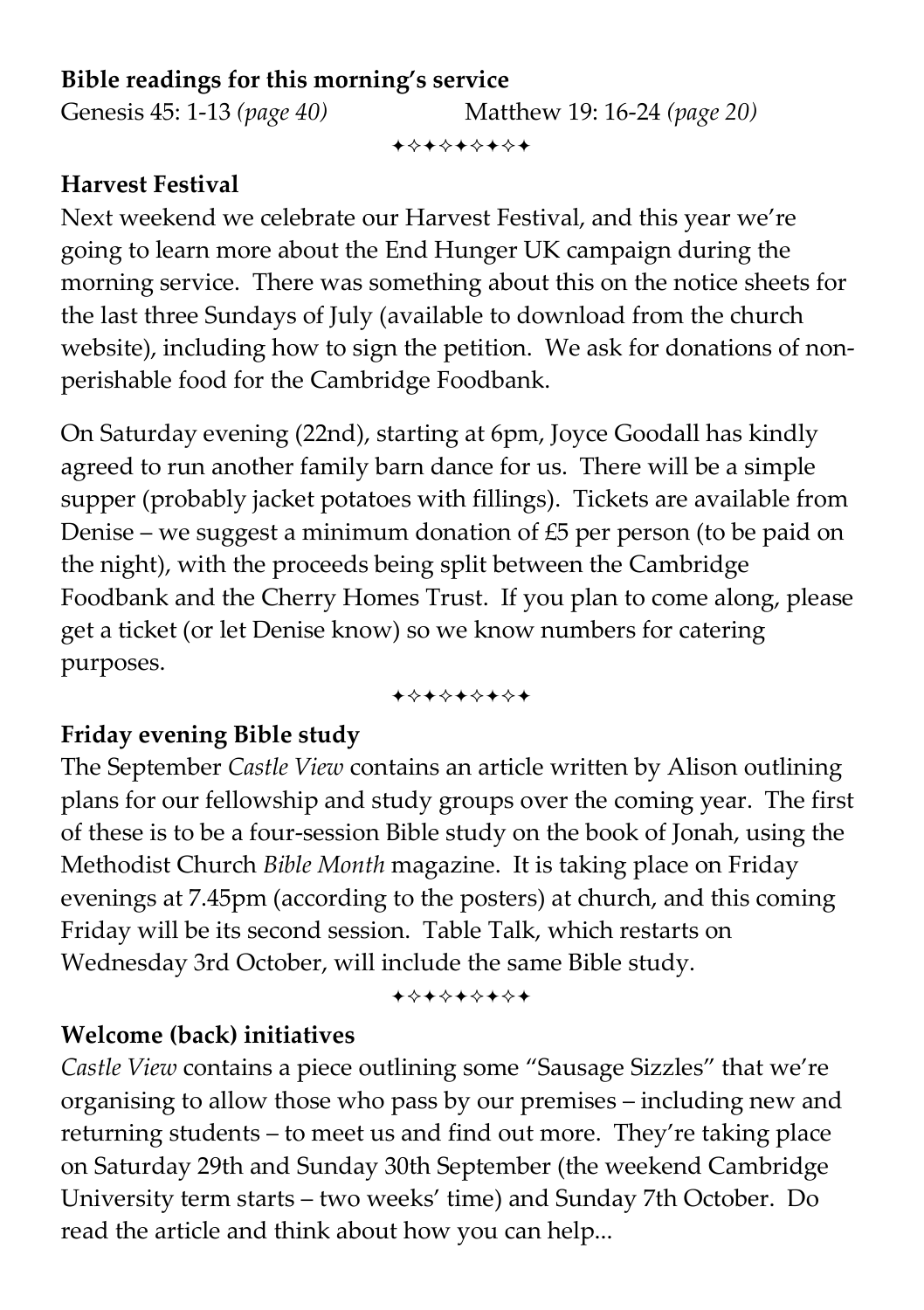#### **Methodist Women in Britain East Anglia Autumn District Day**

This is taking place at Sheringham Methodist Church on Thursday 11th October, starting at 11am. The speaker will be Revd. Anne Richardson, District Deaf in the Community Officer. There will be a bookstall, MWiB stall, etc., and it is proposed to have a Bring and Buy stall to raise funds for the President's Project – items in yellow and black and / or featuring bees are especially welcomed (contact Lynn Taylor for more information). Tea and coffee will be available from 10am, at lunchtime and after the meeting, but taking a packed lunch is suggested.

+\*\*\*\*\*\*\*

#### **Royston Fringe**

*Castle View* has details of the events being held at Royston Methodist Church as part of the annual Royston Fringe later this month. Note the "Inquisitive Minds with Brushes" event is on Friday 28th September.

+\*\*\*\*\*\*\*

#### **CCHP**

It's that time of year when we start thinking again about the Cambridge Churches Homelessness Project (www.cchp.org.uk), which we have successfully hosted on Wednesday nights in recent years. New volunteers are always needed, so if you're interested in getting involved this year, please have a word with Alison or Ank. New team leaders are also needed every year; team leader training sessions will be held on Monday 19th and Thursday 22nd November (you only need to attend one) at Little St. Mary's Church.

+\*\*\*\*\*\*\*

#### **"A Faith to Live By" at Haslingfield – dates for your diary**

- Sun 21st Oct: Revd. Dr. Stuart Bell "Faith in Conflict: Why didn't the Great War undermine Britain's faith in God?"
- Sun 11th Nov: Dr. Caitriona McCartney "Faith in British Sunday Schools during the First World War"

+\*\*\*\*\*\*\*

#### **GenR8 Showcase evening, Tuesday 2nd October, 7.30pm**

Details of this event, at Histon Baptist Church, appeared on last week's notice sheet (available to download from the church website). GenR8 reaches over forty thousand children with a Christian message each term.